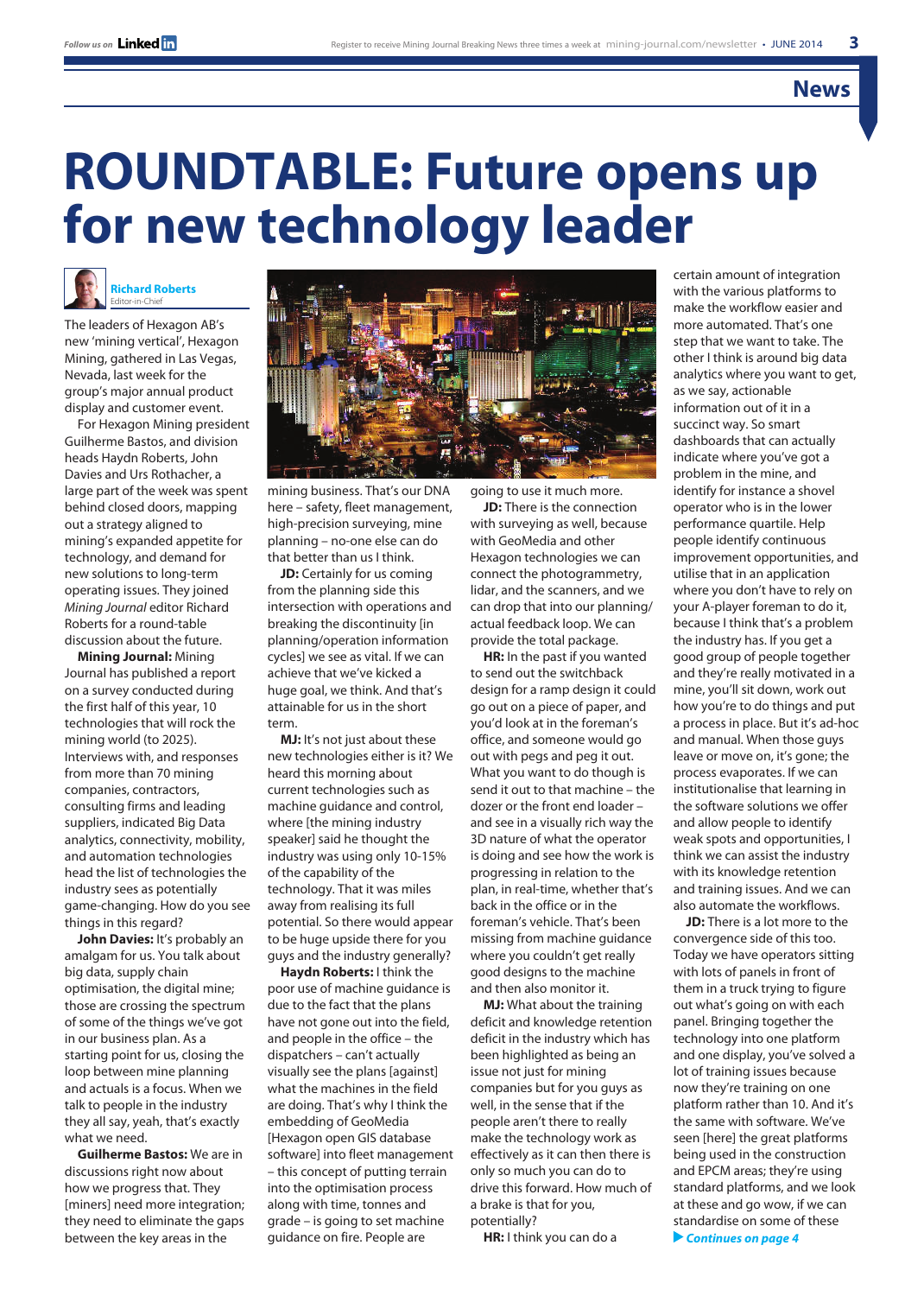### **News**

#### *Continues from page 3*

platforms in our software processes. Not right away, but in the future. Then we'll have a set of rich tools that everybody on the site – engineers, geologists, construction people – can all be using, with a standard interface, and that takes away training issues as well.

**HR:** The more we go to standard technologies off the shelf, the better.

**JD:** You guys [operations] talk a lot about that and I agree with that now that I see it in action.

**GB:** In terms of workflow automation I think we can compare with the use of Excel. When you have a very well designed spreadsheet and you lose the guy [who created it], you can forget about that Excel because only that guy uses it like that. So you are going to start from scratch in terms of the use of that spreadsheet in that environment. And that can be an input for our technology as well. Nowadays there a lot of companies that, between the plan and the operation, they have some very [customised] spreadsheets and if they lose this guy our system will be affected because we are waiting for that information in order to operate. This is the type of gap that, if we can eliminate it or improve the process then the new guy will have a better chance.

**MJ:** Morgan Stanley investment bank has said that "smart is the new big" in mining, in reference to yesterday's so-called technology, bigger equipment, being superseded by ICT and automation, etc. technology, as the new focus for mining's efficiency and productivity drive. Are they right about this or is the new technology still a nice-to-have rather than a must-have in the industry? Most mining companies still seem to be making so little headway with it.

**HR:** I think if you look at the top 10 mining companies' annual reports, every one of them is talking about moving to autonomous or smarter systems. They've all identified it I think at a strategic level that this is an important part of how they're

going to operate in the new landscape, and what strikes me I think is how heavily automation gets mentioned – pretty much in all those reports. So I think smart is definitely an important part of pretty much every mining company's move forward. Interestingly, 15 years ago, you tried getting a contractor to buy a fleet management system and they just said, don't care, we've got great foremen, they go out and do it, why would I want a FMS? In fact they saw it as competition for their skill-set in terms of doing the mining. Today those contractors have all got a different approach. They all want a technology partner, like a Hexagon Mining, because they see that as an important part of how they're going to do business and compete against, let's face it, Komatsu and Caterpillar, because those guys are going to get into autonomous mining and they'll run the mine.

**MJ:** A lot of views of the mining industry still seem outdated, in the sense that people don't see miners as sophisticated users of technology. Do you think Hexagon AB investors have, or will they get, an appreciation of the value of this move into mining – the speed and possibly the scale of technology uptake in the industry – or will they discount it because of perceptions the industry is just slow to participate in the technology race, or in many cases isn't a participant?

**GB:** For me a smart mine is a way to optimise in a more global way. This is the message that I think we can help Hexagon to transmit. We are working with the industry to optimise from a … higher level, where we can align the thinking across safety, operations, etc. For sure the optimisation will change a little bit of the perception in one area, but the overall result will be significant improvement in performance.

**HR:** I agree and would say that it's that ability to act on real-time information and improve productivity and safety, and that in essence is the vision that we have in terms of what we want

to provide as a Hexagon Mining division. We want to improve productivity and safety in real-time, and the problem in the past was that real-time data wasn't easily accessible to people, it was hard to get to. It was in a silo somewhere; it was in a surveyor's backpack, in a pick-up truck, waiting for a week to get into the office. Getting access to information in real-time, to improve productivity and safety, to me that's the essence of smart mining. And I think investors in Hexagon must understand [that] we've lost 10 CEOs of the top mining companies … and if they read their reports and see what they're saying now, they're saying we need more technology to improve what we do in the mine, to reduce capex, to reduce opex, and I think they can make the link to what we're doing and why Hexagon Mining has been formed. There might be a business for us there to go in and improve that productivity and performance.

**JD:** I think there's been a recognition in the past five years or so that technology is a solution to some of the efficiency problems, and there is a lot of technology out there – a lot of point solutions out there – but who's bringing it all together? The individual vendors, our [MineSight] size, are not able to. We can only handle our stuff. Everybody is waiting for someone to give them that technology spread and Hexagon has now done that.

**MJ:** Where do you see the US\$500-to-1000 million a year 'mining' technology corporations of the next decade and beyond being focused – what is their business?

**HR:** I think to be in that space you need to be offering configurable solutions – probably a mix of hardware, sensors and software. Perhaps over time as devices become smarter and we move towards Android, and move towards more common technologies perhaps the hardware side might fall off into a commodity, and what replaces it for that \$500 million company is that

configurable solution that goes across the value chain. And then closely coupled with that is this life-of-mine type relationship that supports it … that also then extends into consulting services and change management. It's the same large organisation that's going to offer change management and consulting services to improve the use of those configurable solutions.

**MJ:** Who will your competition be?

**JD:** I think Guilherme identified it – it's got to be a technology player; someone who understands technology. Hexagon gets technology, that's their bread and butter. I don't think it's an equipment OEM group. The names that pop up all the time are the ABB-Ventyx, Schneider, GE. But there are a lot of groups out there talking, Hexagon has actually done it.

**GB:** We believe the mobile [mining] environment requires a specific focus. It really does create a lot of challenges. You don't know, for example, if you can really trust the wireless network all the time. So you have to design a system to take that into account. There are other mining technology verticals out there but we are focused on being number one in this [mobile mining] area.

**MJ:** *The Economist* ran a report last week referring to the 'Internet of nothings', questioning the real rate of growth in the consumer-focused IoT. However, it did highlight what it saw as one area of genuine IoT advancement: industrial heavy equipment, where it saw growth and positive outcomes. Mining might not be a big part of that yet, but do you see areas where mining could be a leader in technology development and application in future?

**Urs Rothacher:** Mining offers a unique environment in that it has a closed ecosystem. The vehicle-to-vehicle communication that we use for our collision avoidance system is something that will get into cars. Last Fall the National Transport Safety Board in the US recommended to put vehicle-tovehicle into every highway truck